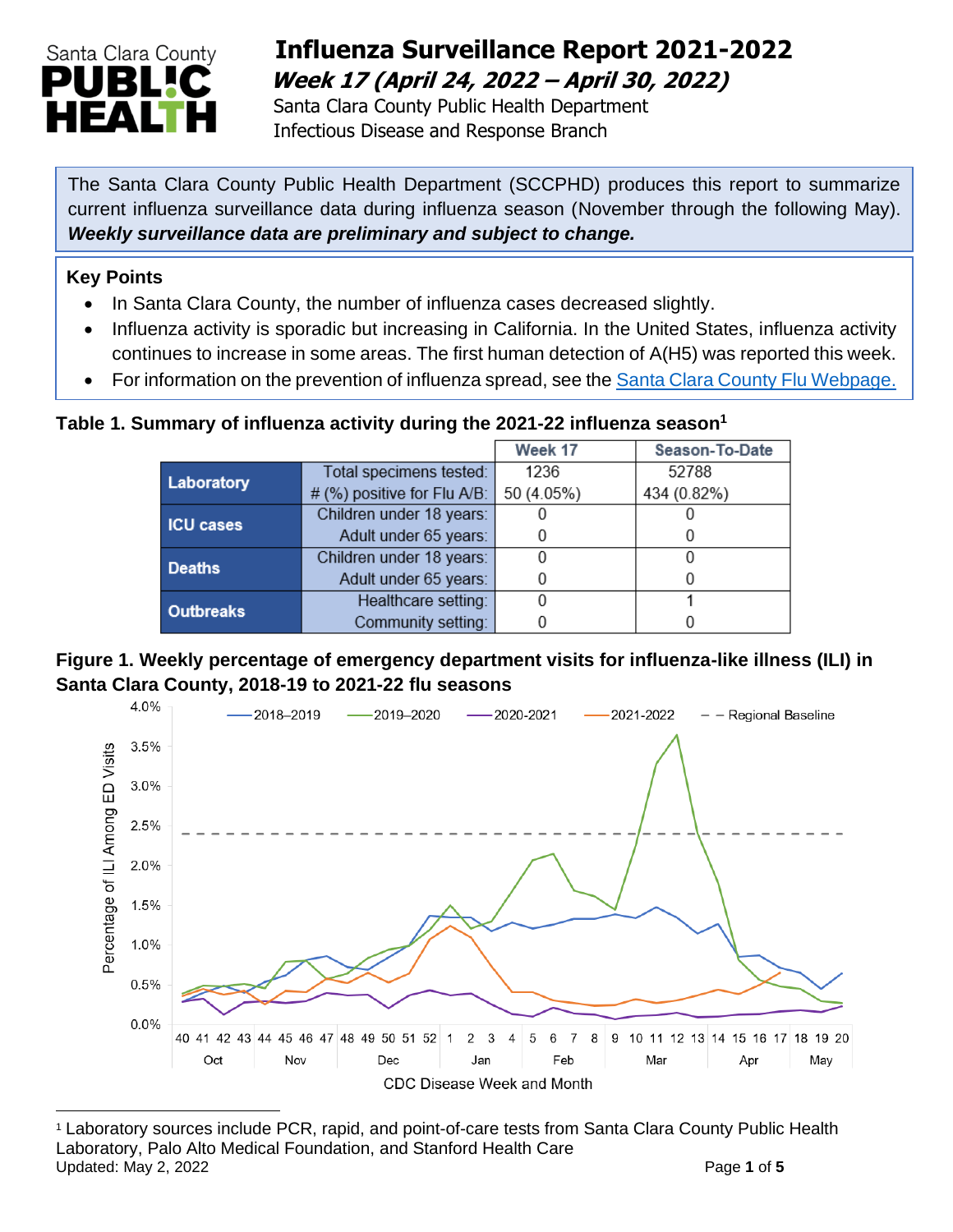

 Santa Clara County Public Health Department Infectious Disease and Response Branch

## **Influenza Virologic Surveillance**





<sup>&</sup>lt;sup>2</sup> Laboratory sources include PCR, rapid, and point-of-care tests from Santa Clara County Public Health Laboratory, Palo Alto Medical Foundation, and Stanford Health Care. Limitations of Figure 2 data include presence of out-of-jurisdiction cases, inability to subtype influenza by certain laboratories, and potential missed influenza cases tested by alternate laboratories in the county.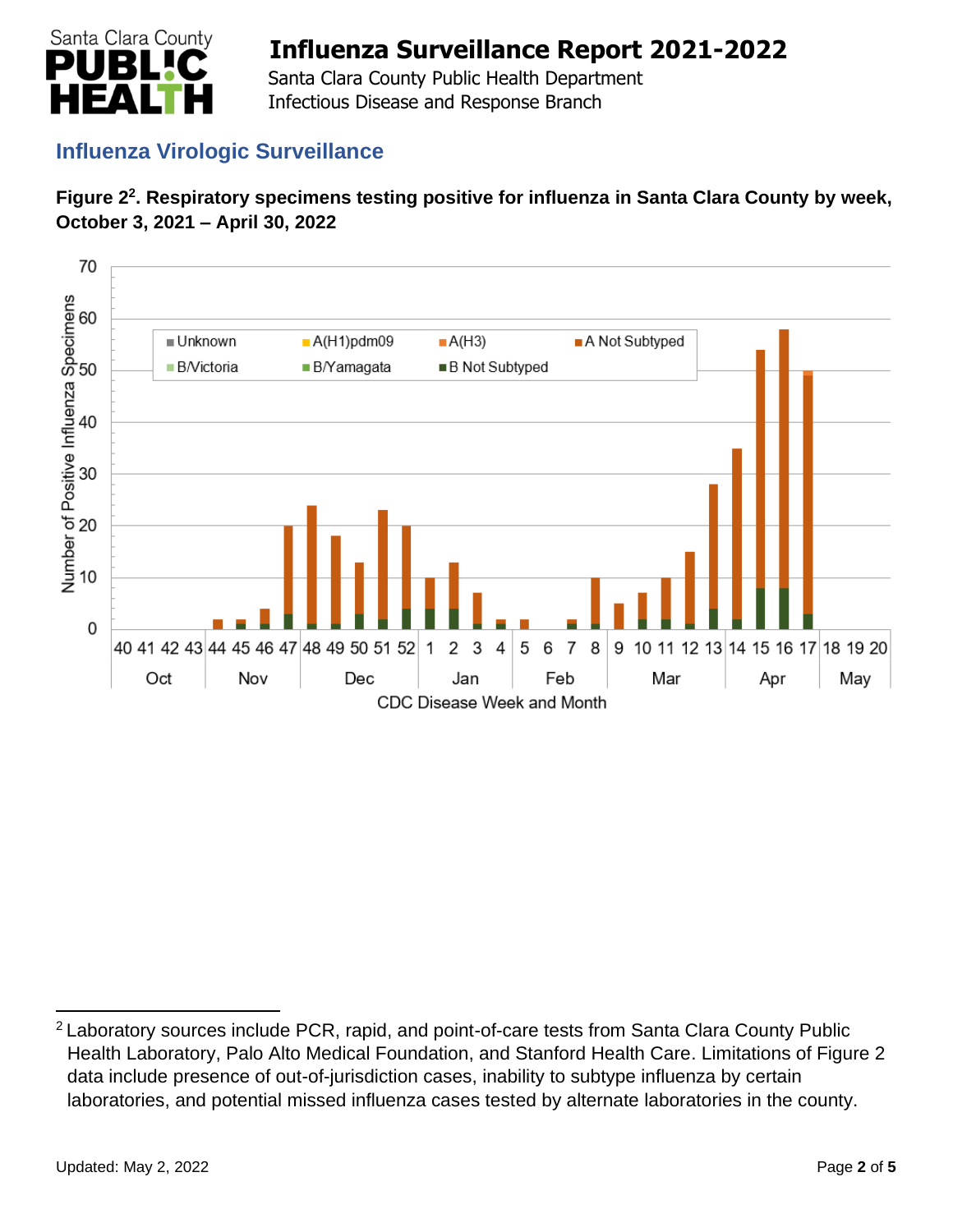

 Santa Clara County Public Health Department Infectious Disease and Response Branch

## **Laboratory-Confirmed Influenza ICU Cases, Deaths, and Outbreaks**

As of April 30, 2022, no laboratory-confirmed influenza cases requiring ICU level care or influenzaassociated deaths among persons under 65 years old were reported in Santa Clara County for the current flu season (Figure 3, Figure 4). Cases aged 65 years and older are not reportable. Additionally, one laboratory-confirmed influenza outbreak has been reported in a healthcare or community setting for the  $2021 - 2022$  influenza season (Figure 5).

#### **Figure 3 3 . Laboratory-confirmed influenza ICU cases and deaths among individuals aged 0-64 years by week of onset in Santa Clara County, October 3, 2021 – April 30, 2022**



CDC Disease Week and Month



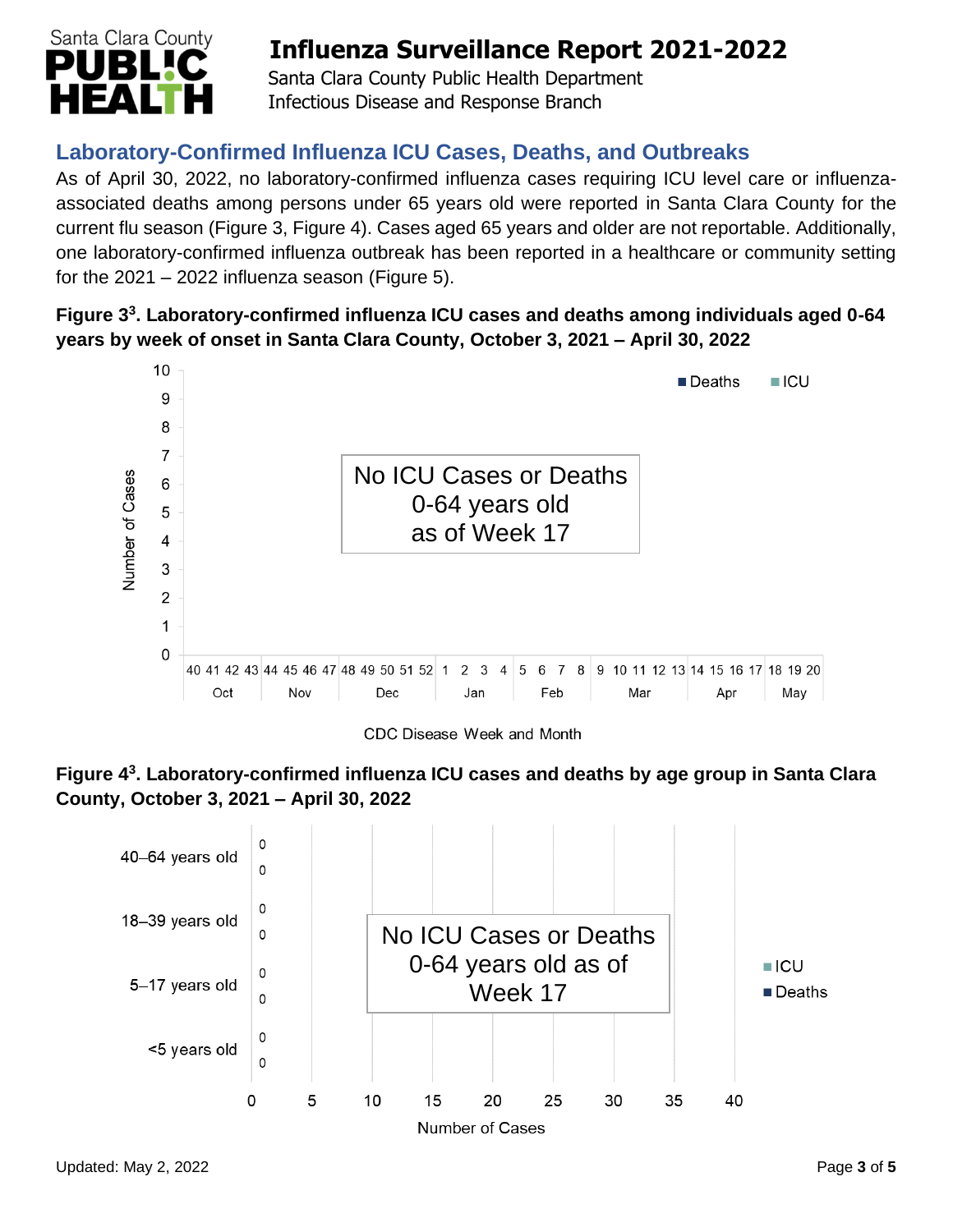

 Santa Clara County Public Health Department Infectious Disease and Response Branch

#### **Figure 5 3 . Laboratory-confirmed healthcare and community outbreaks by outbreak onset week in Santa Clara County, October 3, 2021 – April 30, 2022**



## **Statewide and Nationwide Influenza Surveillance**

|                                      | <b>CALIFORNIA</b> |                                                                                                                                                      | <b>UNITED STATES</b> |                       |
|--------------------------------------|-------------------|------------------------------------------------------------------------------------------------------------------------------------------------------|----------------------|-----------------------|
|                                      | Week 16           | Season-To-Date                                                                                                                                       | Week $16$            | <b>Season-To-Date</b> |
| Season influenza activity            |                   | Sporadic but increasing in California and in some parts<br>of the U.S. The first human detection of avian influenza<br>A(H5) was reported this week. |                      |                       |
| <b>Predominant Virus Circulating</b> | Flu A             | Flu A                                                                                                                                                | Flu A                | Flu A                 |
| # Of Flu-Coded Deaths                | 3                 | 45                                                                                                                                                   | 33                   | 1691                  |
| # Of Flu-Associated Pediatric Deaths | 0                 | 0                                                                                                                                                    |                      | 23                    |

For more information, visit the [CDPH Influenza Webpage](http://www.cdph.ca.gov/Programs/CID/DCDC/Pages/Immunization/Influenza.aspx) and the [CDC U.S. Influenza Surveillance](http://www.cdc.gov/flu/weekly/)  [Webpage.](http://www.cdc.gov/flu/weekly/)

<sup>&</sup>lt;sup>3</sup> The source for Figures 3, 4, and 5 is the California Reportable Diseases Information Exchange (CalREDIE) system. Data are provisional as of 5/2/2022.